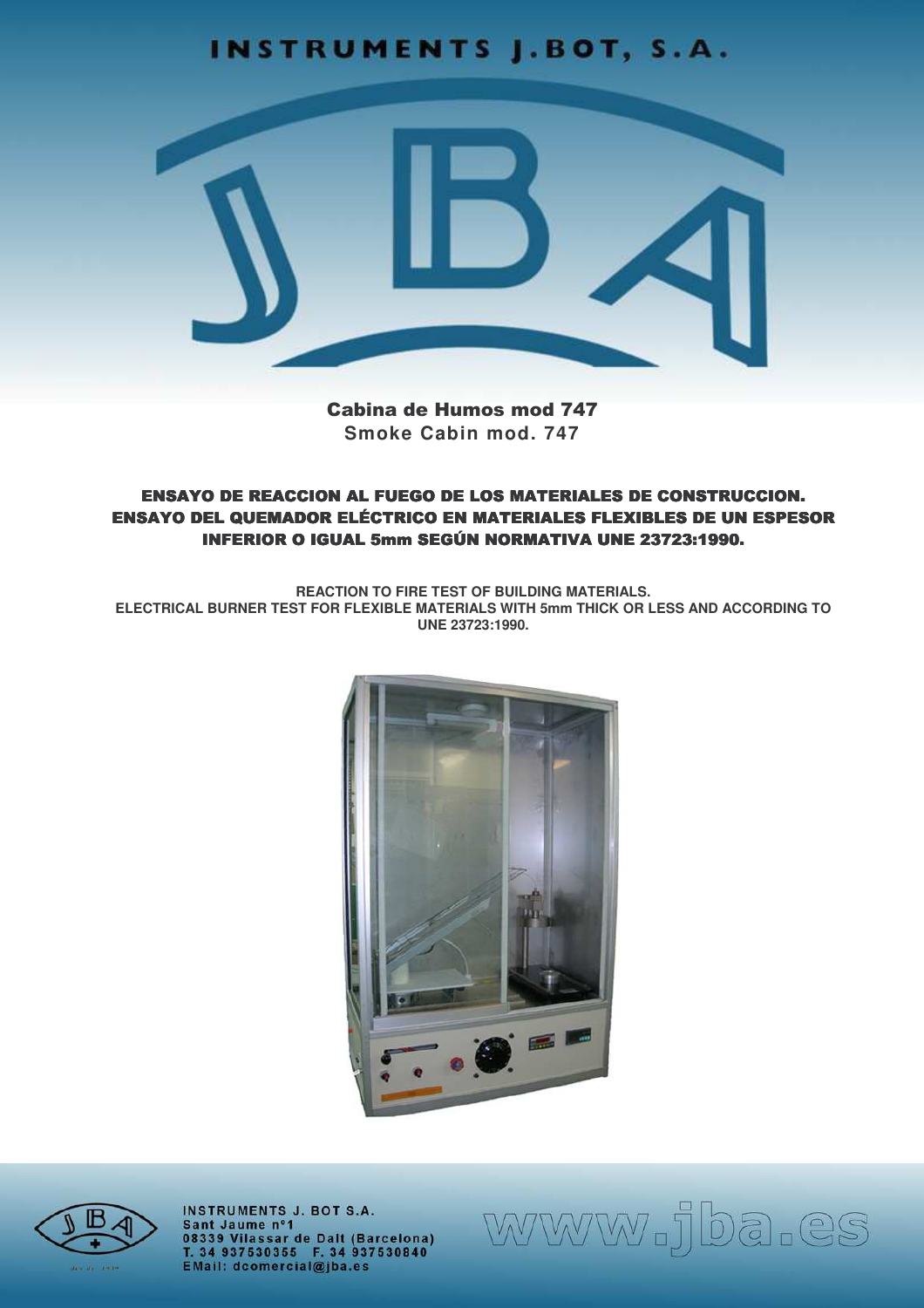## **DESCRIPCIÓN DEL ENSAYO - TEST DESCRIPTION**

## El ensayo se efectúa sometiendo a las probetas a la doble acción de radiación calorífica y gases calientes. Se utiliza una llama piloto para provocar la inflamación de los gases emitidos.

Test is carried out to producing about the specimen a doble action of heat radiation and hot gas. Use a flame to induce the ignition of the emited gas.

## **DESCRIPCIÓN DEL EQUIPO - APPARATUS DESCRIPTION**

Cabina - Cabin

De sobremesa realizada en perfil estructural de aluminio, dispone de una salida de humos en la parte superior y una doble puerta frontal acristalada. Las paredes, base y techo son realizadas en acero inoxidable Aisi304, siendo el acabado de la cara exterior satinado.

En el interior de la cabina se ubica el quemador eléctrico con el bastidor portaprobetas. A su derecha se deja un espacio para colocar el calibrador del quemador. Además se dispone de una boquilla que proporciona la llama piloto.





Top table Cabin manufactured in alumminium structural, with a exhaust pipe on the top and a doble front glazed door. The walls, floor and cover are manufactured in inox steel Aisi304, being the finish satin of the external surfaces.

Inside the cabine is placed the electrical burner with the sample holder. To the right hand there's a free space to place the calibration equipment of the burner.

Also there's a nozzle to produce the auxiliar flame.

#### Panel de Control - Unit Control

Dispone de los elementos necesarios para la realización del ensayo. Dichos elementos son los siguientes:

- interruptor genera
- interruptor extra
- watímetro digita
- palanca llama piloto



www.jba.es

I a - válvula de regulación de gas ctor - regulador tensión eléctrica

- 
- I accentrial indicador digital temperatura



**INSTRUMENTS J. BOT S.A.** Sant Jaume nº1 08339 Vilassar de Dalt (Barcelona) T. 34 937530355 F. 34 937530840<br>EMail: dcomercial@jba.es